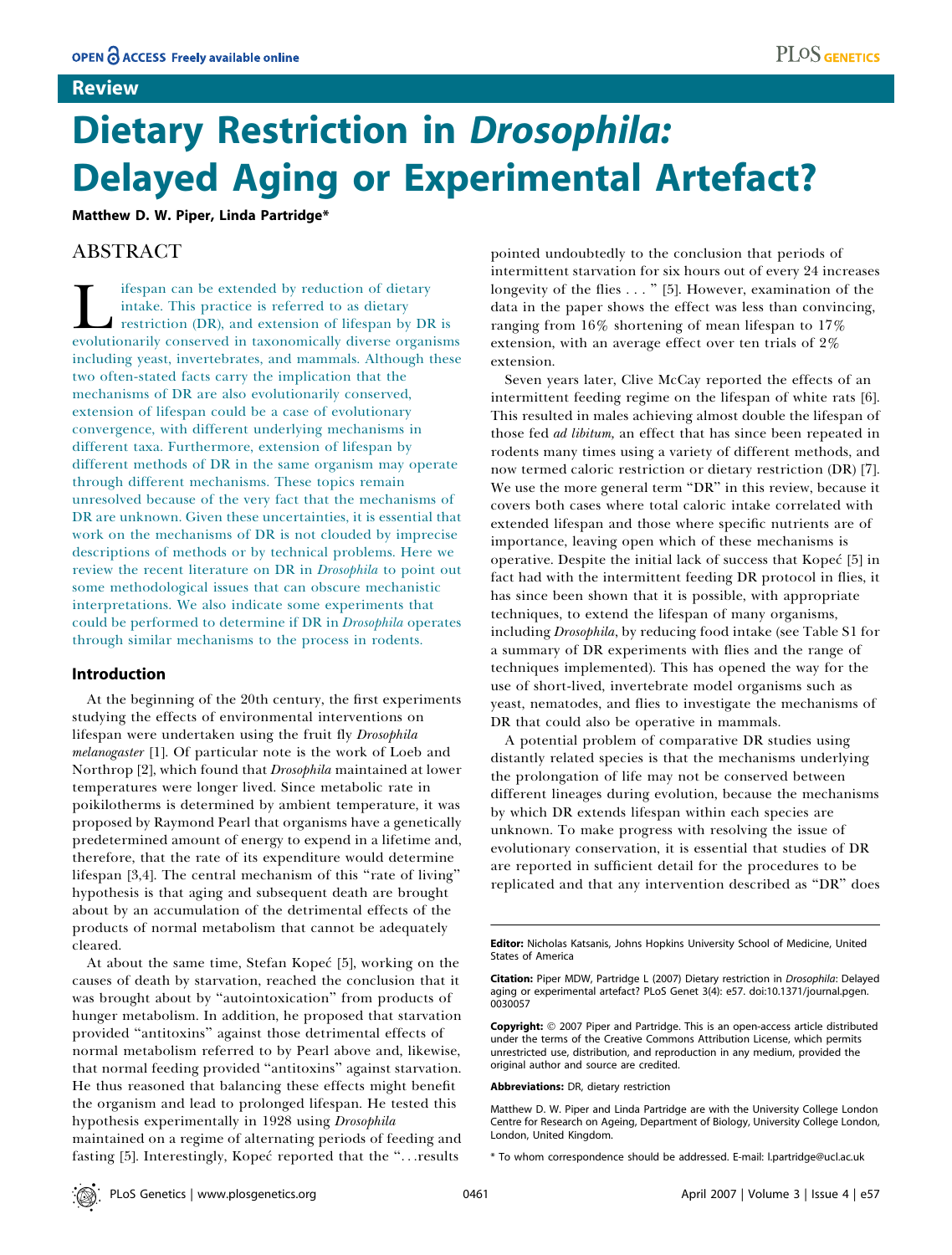in fact operate through a reduction in the supply of nutrients, rather than through the removal of some other detrimental effect. Despite the simplicity of this point, it is overlooked surprisingly frequently. Here, we consider how such technical issues could have affected conclusions of studies of DR in Drosophila. Resolving these issues are of central importance for uncovering the mechanisms of DR through comparative model organism studies.

#### Restricting Access to Nutrients

The most practical method for implementing DR in Drosophila is by dilution of the food medium to which the flies have ad libitum access [8]. In addition to the work by Kopeć [5] cited above, several other laboratories have unsuccessfully attempted to implement DR in a variety of fly species using intermittent feeding regimes [9–12] (Table S1). This lack of success has been interpreted by some to indicate that DR does not work in flies [9,12,13]. An alternative explanation is that there is a detrimental effect of daily periods of extended starvation for flies that is not found for rodents when fed intermittently. This detrimental effect could counter-act any beneficial effects of underfeeding and so fail to extend lifespan. This could occur if the intermittently fed animals have specific nutritional needs during the starvation period that must be met for lifespan to be extended by intermittent feeding. Interestingly, Partridge et al. [14] found that when they intermittently fed yeast to flies (every sixth day) that had constant access to sugar-water, lifespan was extended by some 30% compared with flies fed yeast and sugar ad libitum. This contrasts with the negative results from other intermittent feeding studies, where the flies had constant access to water that did not contain sucrose [5,12]. These data indicate that a carbohydrate-enriched diet may be necessary to rescue a detrimental effect of starvation periods for Drosophila. The result also points to the specific nutritional effects of yeast being important for lifespan-extension by DR in flies, which has recently been confirmed [15].

### Food Dilution—Toxicity versus Nutrient-Dependent Lifespan Extension

As mentioned above, DR in flies can be achieved by diluting the concentration of nutrients in their food medium, which is always present in excess (Table S1). One food type for Drosophila consists of an agar-gelled diet of dried autolysed yeast and sucrose [16,17]. The effect of changing the concentrations of these nutrients ranges from outright starvation at the lowest food levels, through a lifespan peak (DR), to a decrease in lifespan as nutrient concentration becomes ''high'' (Figure 1). The increase in lifespan seen from "high" levels of nutrition to DR is generally interpreted as a consequence of a positive effect of withdrawal of nutrients on the systems that ensure longer life, perhaps via a reduction in activities such as reproduction that may cause somatic damage [18]. A risk of using food dilution to implement DR is the possibility that flies compensate for lowered nutrient levels by increasing their feeding behaviour. At this stage, both evidence for [19] and against [15,20] compensatory feeding has been published. This discrepancy needs to be addressed with further work and may simply be due to the technical difficulties in determining the feeding rate of such a small organism (see Video S1 for an example of *Drosophila* 

feeding). It is estimated that *Drosophila* only consume between one and two microlitres of food per 24 hour period [19,21], 40-fold less than a blowfly for the same period of time [22]. Despite these difficulties, it is clear that egg-laying output, which is known to be under nutrient control [23–25], increases as food concentration increases [17,26]. Thus, if compensatory feeding does occur, it is not sufficient to overcome the degree of nutrient dilution in the diet, and the lifespan increase seen under DR correlates with a decrease in acquisition of biologically useful nutrients. However, this correlation does not reveal causation and an alternative explanation is that reduced food supply simply relieves "high"-food flies from a non-nutritional, toxic effect of the diet.

Dietary toxicity could occur from either the presence of a poisonous element in the food, or via an indirect effect of the food being nutritionally inadequate or unbalanced, or physically dangerous, or a source of infection. Whatever the precise mechanism, if toxicity increases as the food concentration increases, the effect is indistinguishable from DR, since lifespan is shortened as food concentration increases. For Drosophila, where the food is the nutrient and water supply as well as a large part of the physical environment, increasing the nutritional value of the food also results in an increase in the ratio of dissolved nutrients to water. This could therefore cause flies to suffer shortened lifespan due to increased food hardness or water stress. We have recently tested this possibility and shown that when experiments are carefully performed, neither food hardness nor water shortage account for the life-shortening effects of high-nutrient food [27]. It has also been suggested that increased nutrient content may enhance microbial growth, which could shorten fly lifespan by making the food more sticky or by encouraging a greater chance of lethal infection. Where these two factors have been tested, they have been shown not to affect lifespan [15,26]. For C. elegans, recent work has indicated that its commonly used laboratory feedstock, E. coli, has a toxic effect that shortens worm lifespan. In addition to worms surviving longer on killed E. coli media or in its complete absence [28–31], when worms were fed the soil bacterium B. subtilis instead of E. coli they were much longer lived [32,33]. This means that studies of ''DR'' in worms that rely on dilution of an E. coli food supply report the combined effects of reduced toxicity as well as reduced nutrient supply. In a more general sense, any natural food supply could contain toxins as well as nutrients, and therefore it is important to establish that any ''DR'' effect is in fact due to reduced intake of nutrients and not any direct or indirect toxicity effect of the food.

For flies, the problem of food toxicity is to some extent countered by using female egg-laying as a biologically relevant read-out of nutritional quality. If egg-laying increases with food supply, then it is reasonable to deduce that nutrient intake is increased. In combination with lifespan, egg-laying can indicate if food toxicity might be the cause of lifespan shortening, the argument being that if a fly does not increase its egg-laying for nutrient level increases that decrease lifespan, the food may be having a general toxic effect. For DR therefore, each increase in nutrient concentration that leads to a reduction in lifespan should be accompanied by an elevation in daily and lifetime fecundity (Figure 1). At the very least, this ensures that dietary types

PLoS Genetics | www.plosgenetics.org April 2007 | Volume 3 | Issue 4 | e57 0462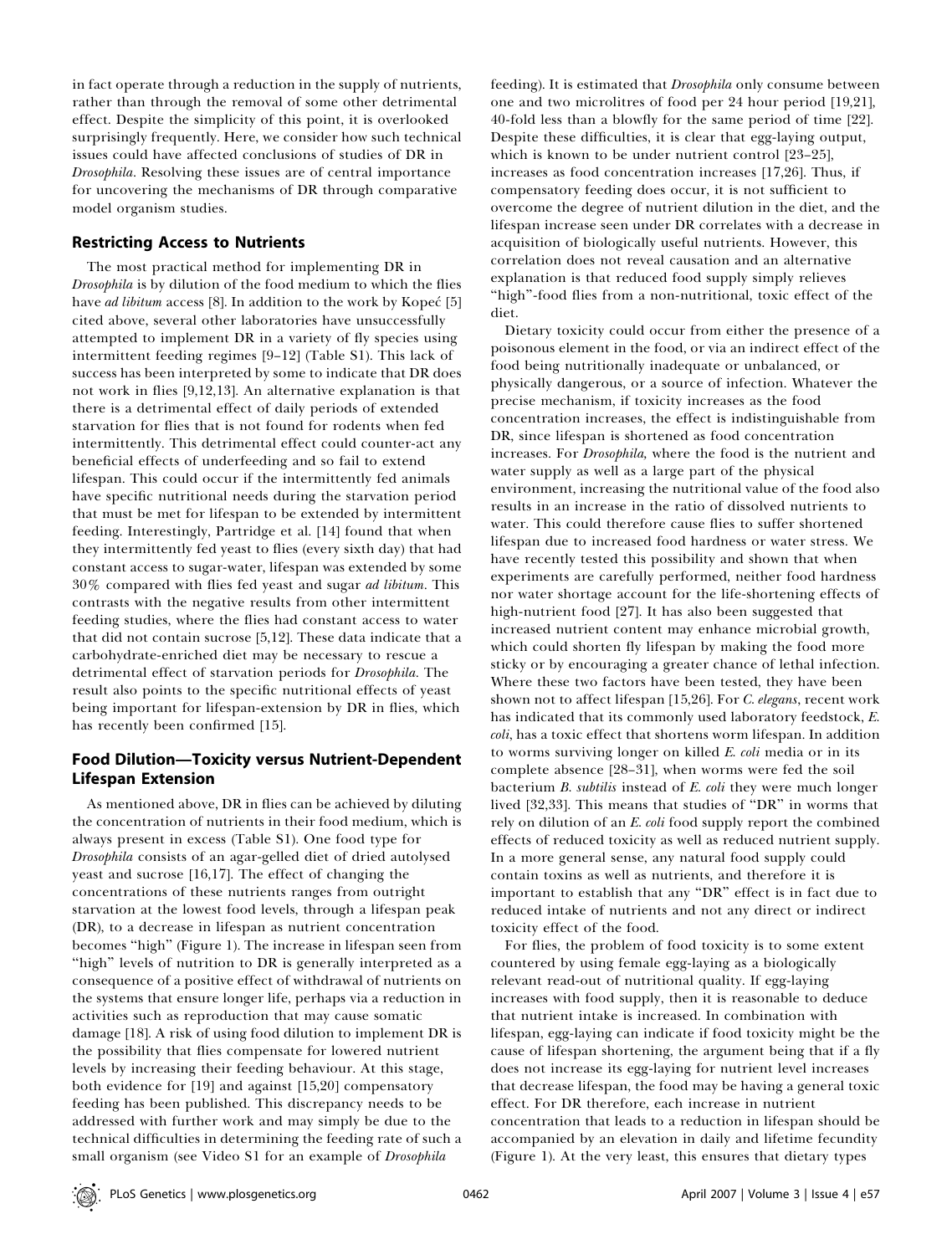

doi:10.1371/journal.pgen.0030057.g001

Figure 1. The Responses of Lifespan and Fecundity to Food Concentration That Is Required for DR Studies in Drosophila As food concentration increases from starvation, lifespan should increase to a peak at DR, from which it declines due to a nutrient-dependent effect of ''high'' food. If fecundity decreases (A) or is unchanged (B) by the nutrient increase that decreases lifespan, the most likely explanation for shortened lifespan is toxicity. To minimise the possibility that food toxicity is the explanation for the lifespan shortening at high food concentrations, it is important that daily and lifetime fecundity increase for the increases in food concentrations that decrease lifespan (C).

that are used for DR do result in increased nutrition over the range tested. A further test for food toxicity could be made using behaviour assays such as negative geotaxis [34] on young flies. Since the quality of industrially produced yeasts is dependent on the production method and seasonal quality of the feedstock, it is important that laboratories empirically determine whether they are working with yeast that is not toxic to flies. Unfortunately, not all studies have taken this precaution (Table S1). For instance, some work on the effects of dietary lipids on lifespan was performed without any simultaneous measure of egg laying or activity, thus making it impossible to know if increased food supply was in fact associated with increased nutrition, or if the short lifespans associated with elevated lipid supply were due to a nutritional effect or instead due to toxicity of the lipid sources added [35–37]. In some cases, such as experiments with males or sterile females, egg laying cannot be used to indicate the food quality. In these instances, informed choices can be made using data from fertile females of the same genetic stock or,

as mentioned above, by the use of behavioural assays such as climbing ability. A biological indicator of nutrient quality other than lifespan is essential, because inter-species comparisons of the mechanisms of DR rely on the fact that DR is actually being studied in each organism.

One important line of work to uncover the mechanisms of DR has focussed on isolating the specific nutritional requirements for the effect on lifespan. The community working on DR in rodents has generally taken the view that reduced calorie intake is critical for the lifespan-extension associated with food reduction and has therefore adopted the term caloric restriction [7,38]. However, it is also acknowledged that other types of food restriction that do not affect calorie intake can also extend lifespan [7,39–46]. Each of these interventions may or may not lead to lifespanextension through the same mechanisms. For instance, dietary restriction for a particular nutrient such as methionine [42,45] may in fact affect the utilization of other dietary components such that the organism ultimately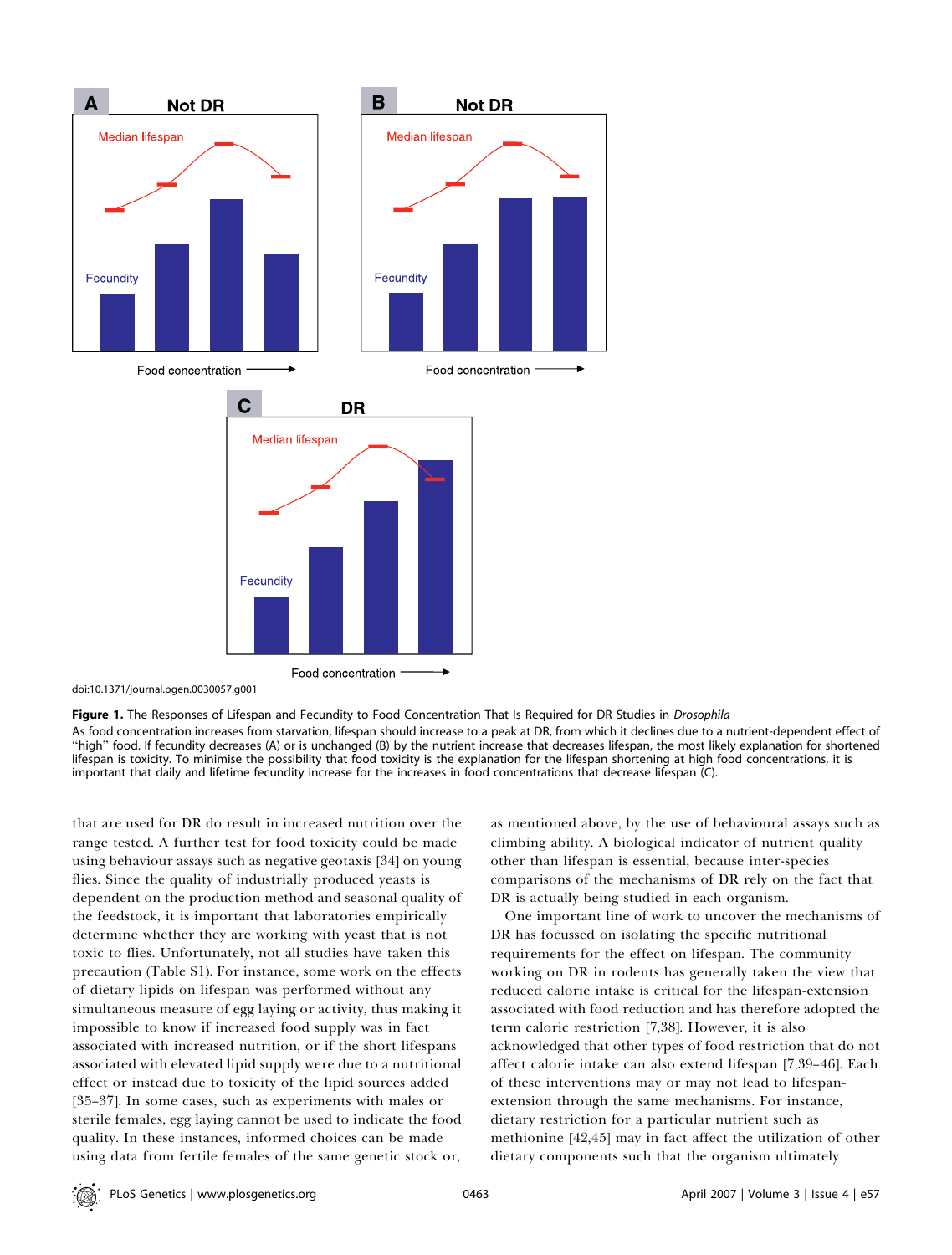experiences physiological energy restriction. Studies of the effect of exposure to diets of varying composition on food intake, and of the effects diet composition has on absorption of specific nutrients are needed to resolve these issues. In addition to these effects, there is evidence in worms and flies that olfaction of food, as well as food intake, can shorten lifespan [47,48]. One clear fact to emerge from the body of work on rodents is that, in addition to the data implicating reduced calorie intake as sufficient for lifespan extension, changes to either the quality or quantity of the protein component of the diet has the capacity to alter lifespan, even when caloric intake is equivalent between cohorts [39,40,44,45,49]. Recently, work on *Drosophila* has reached a similar conclusion, by showing that specific reduction of the yeast component in an otherwise isocaloric diet can extend lifespan to a similar degree as whole-food (yeast and sucrose) reduction, which also has lower caloric content [15]. Even more recently, an attempt has been made to use semi-defined media to study DR in flies [50]. This paper concluded that the protein component of the diet was critical for the effect. However, the flies on the semi-defined diet had dramatically reduced daily and lifetime fecundity and were not longerlived than fully fed controls, indicating a toxic effect of the protein source (casein) being used. Thus it is important that future work focuses on developing appropriate semi- and fully-defined diets that avoid complications from toxicity.

An attractive candidate mechanism for the prolongation of life in response to food reduction, and more specifically protein shortage, is the activation of autophagy [51–53]. This process turns over subcellular material in response to low nutrients and is as evolutionarily conserved as the DR effect itself [54]. Autophagy is activated by reduced insulin and TOR (Target Of Rapamycin) signaling and is therefore enhanced when both the energy and amino acid status of the organism are lowered [55–57]. Autophagy acts to recycle damaged/ malfunctioning proteins and organelles from the cell and may, therefore, as a by-product of this action, clear out damaged macromolecules that contribute to aging. While there is currently no direct evidence that increased autophagy in older individuals can delay aging, it has been shown in C. elegans that autophagy is required for the lifespan extension of worms mutant for the insulin receptor daf-2 [58]. In addition, a rodent study reporting the effects of everyother-day feeding on lifespan [41,43] is also compatible with an autophagy-based mechanism. In this experiment, rodents were dietarily restricted by allowing them to feed *ad libitum* during restricted hours. During the periods of feeding, the restricted cohort consumed almost the same quantity as rodents fed *ad libitum* all the time. These "restricted" animals were long-lived despite consuming almost the same diet as those fed *ad libitum* and achieved a very similar body weight. Thus, for this intervention at least, the advantage gained by the long-lived animals was not due to reduced calorie or food intake, but was acquired by periods of fasting—a concept remarkably similar to Kopeć's "antitoxins" furnished by periods of starvation [5], and compatible with an autophagylike process acting to recycle cellular material to scavenge resources. Clearly, there is a need for further work to determine if an organism's response to DR is autophagydependent and if maintaining autophagy in an active state for longer can prolong lifespan.

#### The Consequences of Sex during DR

One of the long-known features of DR animals is that they have compromised reproductive capacity. Indeed, this feature of DR has been used to form hypotheses about the evolutionary significance of the response to DR, based on the concept of allocation of limiting resources between somatic maintenance and reproduction [59–62]. For many organisms, it could be beneficial during lean times to increase allocation of nutritional resources into maintaining the adult, to increase the chance of survival to a time when the food supply is restored. In Drosophila, high levels of nutrition increase female egg production. This leads them to use up their supplies of stored sperm more rapidly [63] and to re-mate more frequently than those with poorer nourishment [17]. Sexual activity has been shown to shorten the lifespan of both male and female flies [14,64–66]. Thus, flies that are allowed to mate freely throughout life maintained on high-nutrient food will be shorter lived than those on low-nutrient food, due to differences in sexual activity, as well as differences caused by direct nutritional effects of DR. For this reason, it is essential for any study investigating the effects of DR on fly lifespan to control mating status; for instance, by using singlesex cohorts. At this stage it is unknown whether male–male or female–female interactions such as fighting [67] also affect lifespan in a nutrient-level-dependent manner. While the effect of adult density on lifespan is already known [68], the difference in longevity between individually and grouphoused flies at different food levels remains untested.

Many studies that have used Drosophila to investigate the mechanisms of DR have done so using mixed-sex groups  $[20,26,50,69-77]$  (Table S1). From this body of work, it has been concluded that p53, SIR2, and resveratrol function in the same pathway, which is essential for DR's lifespanextending effects [73–75]. However, the use of mixed-sex groups without controlling for mating status in these experiments means it is impossible to discern the interaction between genotype or drug treatment and diet on lifespan, because sexual activity will act as a confounding variable. Thus, it is important for future work on flies, as well as comparative mechanistic studies of DR that flies are housed in single-sex cohorts, or even singly, for experiments.

#### Aging, Diseases, and Death

The long history of DR studies in rodents has provided us with a great deal of data that show that, with few exceptions, DR extends the lifespan of a variety of lab-maintained strains of rats and mice [7]. Many of these are inbred strains that are theoretically genetically homogenous and homozygous at almost all loci. Inevitably, different inbred lines become prone to different aging-related disorders [78], and yet they generally respond to DR with extended lifespan and a delay in a host of aging related diseases [7,39,40,79–81]. What is more, rodent models of specific diseases that are associated with aging, such as Alzheimer disease, appear to respond favourably to DR, with a delay in disease [82,83]. These observations and DR's ability to slow a wide array of agingrelated disorders, as well as the evolutionary conservation of its lifespan-extending effect, can be interpreted to indicate that DR affects the root of aging itself and is not just reducing a specific disease by diet interaction [7]. If a similarly deeprooted mechanism is at work in flies, a direct comparison of a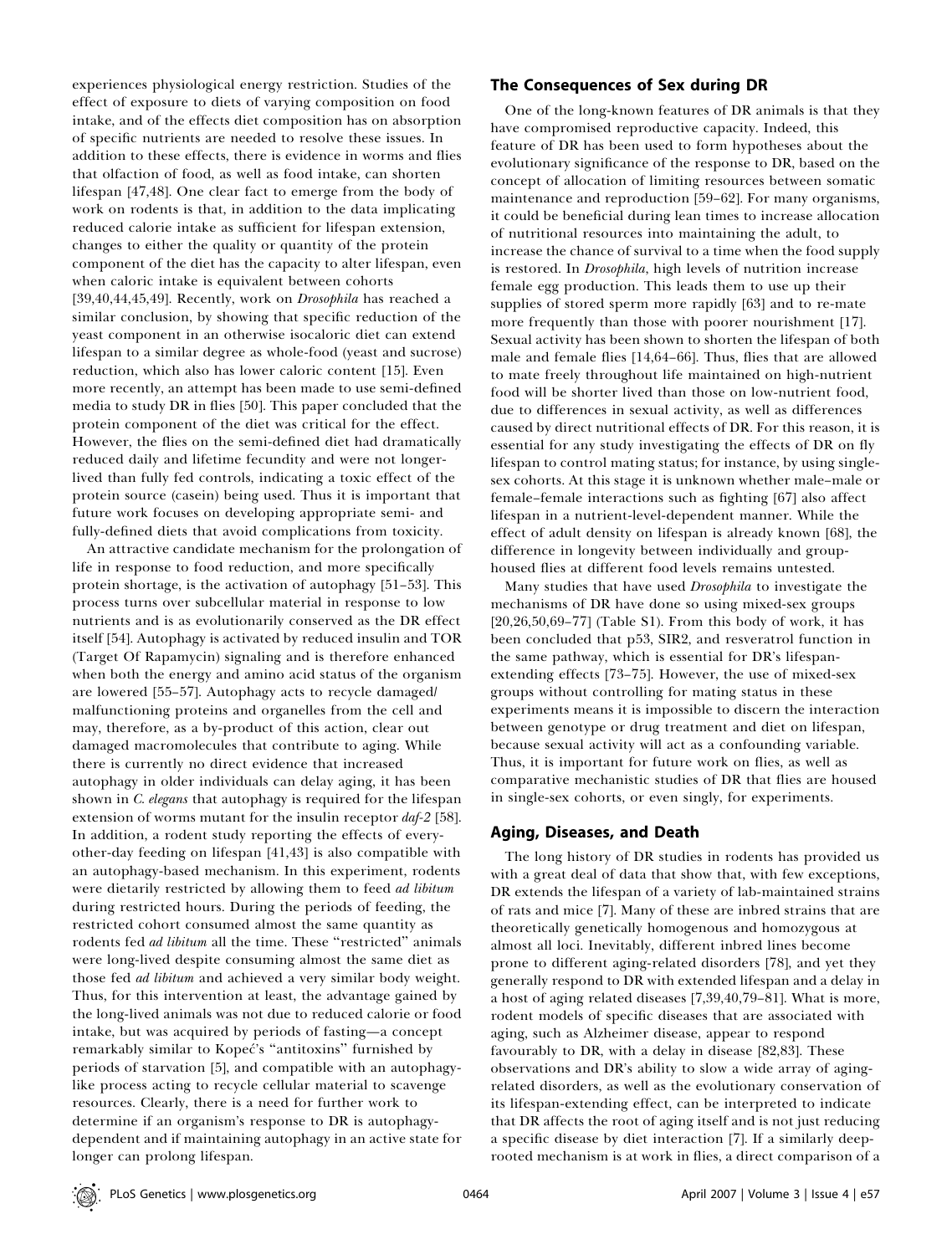variety of inbred laboratory lines of Drosophila should reveal that most respond to DR. This should also be true of flies affected by specific aging-related disorders, such as the fly model of Alzheimer disease [84]. As a by-product of this work, any mutants or inbred lines that do not respond to DR will be important tools in future work to uncover the mechanisms of lifespan extension.

#### Conclusions

Despite many years of work, the mechanisms that underlie the effect of DR on lifespan remain unknown. Although historically much of the work has been performed with rodents, large-scale lifespan experiments under many conditions and genetic analysis are better suited to shorterlived, and more easily housed, model organisms such as the invertebrates. However, if work in invertebrates is to be of any relevance to the study of aging in higher organisms, it is important to establish techniques that eliminate the confounding effects of nonaging-related causes of death, such as food toxicity and altered sexual activity. Only then can the mechanistic relationship between diet and death be established, providing modes of action to be tested in the longer-lived models. To test whether the mechanisms of DR are likely to be conserved from flies to mice, it will be interesting to see if *Drosophila* of different inbred lines or disease models respond to DR in a manner similar to their rodent counterparts. These studies are likely to be further refined by dietary interventions that focus on altering specific nutrients and on discovering mutations that block or alter the response to DR. What is exciting about studying DR in Drosophila is that each of the tools to perform these investigations are currently available or within close reach, meaning that characterisation of DR in *Drosophila* is likely to continue to be a fertile ground for research.

#### Supporting Information

Table S1. Summary of Various DR Experiments Performed with Flies Found at doi:10.1371/journal.pgen.0030057.st001 (96 KB DOC).

Video S1. Female Drosophila Feeding on DR and Control Media Found at doi:10.1371/journal.pgen.0030057.sv001 (9.2 MB WMV).

#### Acknowledgments

Funding. We acknowledge funding from the Wellcome Trust Functional Genomic Analysis of Ageing Grant (MP and LP) and the Biotechnology and Biological Science Research Council (LP).

Competing interests. The authors have declared that no competing interests exist.

#### References

- 1. Alpatov WW (1930) Experimental studies on the duration of life. XIII. The influence of different feeding during the larval and imaginal stages on the duration of life of the imago of Drosophila melanogaster. American Naturalist 64: 37–55.
- 2. Loeb J, Northrop JH (1917) On the influence of food and temperature upon the duration of life. J Biol Chem 32: 103–121.
- 3. Pearl R (1921) The biology of death–VI. Experimental studies on the duration of life. The Scientific Monthly 13: 144–164.
- 4. Pearl R (1928) The rate of living. London: University of London Press. p. 185
- 5. Kopec S (1928) On the influence of intermittent starvation on the longevity of the imaginal stage of Drosophila melanogaster. British J Exp Biol 5: 204–211.
- 6. McCay CM, Crowell MF, Maynard LA (1935) The effect of retarded growth upon the length of lifespan and upon the ultimate body size. J Nutr 10: 63– 79.
- 7. Weindruch R, Walford RL (1988) The retardation of aging and disease by dietary restriction. Springfield (Illinois): Thomas. p. 436
- Partridge L, Piper MD, Mair W (2005) Dietary restriction in Drosophila. Mech Ageing Dev 126: 938–950.
- 9. Le Bourg E, Medioni J (1991) Food restriction and longevity in Drosophila melanogaster. Age Nutr 2: 90–94.
- 10. Le Bourg E, Minois N (1996) Failure to confirm increased longevity in Drosophila melanogaster submitted to a food restriction procedure. J Gerontol A Biol Sci Med Sci 51: B280–B283.
- 11. Carey JR, Liedo P, Harshman L, Zhang Y, Muller HG, et al. (2002) Life history response of Mediterranean fruit flies to dietary restriction. Aging Cell 1: 140–148.
- 12. Cooper TM, Mockett RJ, Sohal BH, Sohal RS, Orr WC (2004) Effect of caloric restriction on life span of the housefly, Musca domestica. FASEB J 18: 1591–1593.
- 13. Le Bourg E, Minois N (2005) Does dietary restriction really increase longevity in Drosophila melanogaster? Ageing Res Rev 4: 409–421.
- 14. Partridge L, Green A, Fowler K (1987) Effects of egg-production and of exposure to males on female survival in Drosophila melanogaster. J Insect Physiol 33: 745–749.
- 15. Mair W, Piper MDW, Partridge L (2005) Calories do not explain extension of life span by dietary restriction in Drosophila. PLoS Biol 7: e223. doi:10. 1371/journal.pbio.0030223
- 16. Ashburner M (1989) Appendix N: Food media. In: Drosophila. A laboratory manual Cold Spring Harbor (New York): Cold Spring Harbor Laboratory Press. pp. 399–402.
- 17. Chapman T, Partridge L (1996) Female fitness in Drosophila melanogaster: An interaction between the effect of nutrition and of encounter rate with males. Proc R Soc Lond B Biol Sci 263: 755–759.
- 18. Partridge L, Gems D, Withers DJ (2005) Sex and death: What is the connection? Cell 120: 461–472.
- 19. Carvalho GB, Kapahi P, Benzer S (2005) Compensatory ingestion upon dietary restriction in Drosophila melanogaster. Nat Methods 2: 813–815.
- 20. Min KJ, Tatar M (2006) Drosophila diet restriction in practice: Do flies consume fewer nutrients? Mech Ageing Dev 127: 93–96.
- 21. Carvalho GB, Kapahi P, Anderson DJ, Benzer S (2006) Allocrine modulation of feeding behavior by the sex peptide of Drosophila. Curr Biol 16: 692–696.
- 22. Simpson SJ, Barton Browne L, van Gerwen ACM (1989) The patterning of compensatory sugar feeding in the Australian sheep blowfly. Physiol Entomol 14: 19–105.
- 23. Sondergaard L, Mauchline D, Egetoft P, White N, Wulff P, et al. (1995) Nutritional response in a Drosophila yolk protein gene promoter. Mol Gen Genet 248: 25–32.
- 24. Terashima J, Bownes M (2004) Translating available food into the number of eggs laid by Drosophila melanogaster. Genetics 167: 1711–1719.
- 25. Terashima J, Takaki K, Sakurai S, Bownes M (2005) Nutritional status affects 20-hydroxyecdysone concentration and progression of oogenesis in Drosophila melanogaster. J Endocrinol 187: 69–79.
- 26. Chippindale AK, Leroi AM, Kim SB, Rose MR (1993) Phenotypic plasticity and selection in Drosophila life-history evolution. I. Nutrition and the cost of reproduction. J Evol Biol 6: 171–193.
- 27. Bass TM, Piper MD, Grandison RC, Wong R, Martinez P, et al. (2007) Optimization of dietary resitrction protocols for Drosophila to avoid food toxicity. J Gerontol. In press.
- 28. Gems D, Riddle DL (2000) Genetic, behavioral and environmental determinants of male longevity in Caenorhabditis elegans. Genetics 154: 1597– 1610.
- 29. Garigan D, Hsu AL, Fraser AG, Kamath RS, Ahringer J, et al. (2002) Genetic analysis of tissue aging in Caenorhabditis elegans: A role for heat-shock factor and bacterial proliferation. Genetics 161: 1101–1112.
- 30. Kaeberlein TL, Smith ED, Tsuchiya M, Welton KL, Thomas JH, et al. (2006) Lifespan extension in Caenorhabditis elegans by complete removal of food. Aging Cell 5: 487–494.
- 31. Lee GD, Wilson MA, Zhu M, Wolkow CA, de Cabo R, et al. (2006) Dietary deprivation extends lifespan in Caenorhabditis elegans. Aging Cell 5: 515–
- 524. 32. Garsin DA, Sifri CD, Mylonakis E, Qin X, Singh KV, et al. (2001) A simple model host for identifying Gram-positive virulence factors. Proc Natl Acad Sci U S A 98: 10892–10897.
- 33. Garsin DA, Villanueva JM, Begun J, Kim DH, Sifri CD, et al. (2003) Longlived C. elegans daf-2 mutants are resistant to bacterial pathogens. Science 300: 1921.
- 34. Martin I, Grotewiel MS (2006) Distinct genetic influences on locomotor senescence in Drosophila revealed by a series of metrical analyses. Exp Gerontol 41: 877–881.
- 35. Driver CJ, Cosopodiotis G (1979) The effect of dietary fat on longevity of Drosophila melanogaster. Exp Gerontol 14: 95–100.
- 36. Driver CJ, Lamb MJ (1980) Metabolic changes in ageing Drosophila melanogaster. Exp Gerontol 15: 167–175.
- 37. Driver CJ, Wallis R, Cosopodiotis G, Ettershank G (1986) Is a fat metabolite the major diet dependent accelerator of aging? Exp Gerontol 21: 497–507.
- 38. Masoro EJ (2005) Overview of caloric restriction and ageing. Mech Ageing Dev 126: 913-922.
- 39. Iwasaki K, Gleiser CA, Masoro EJ, McMahan CA, Seo EJ, et al. (1988) The